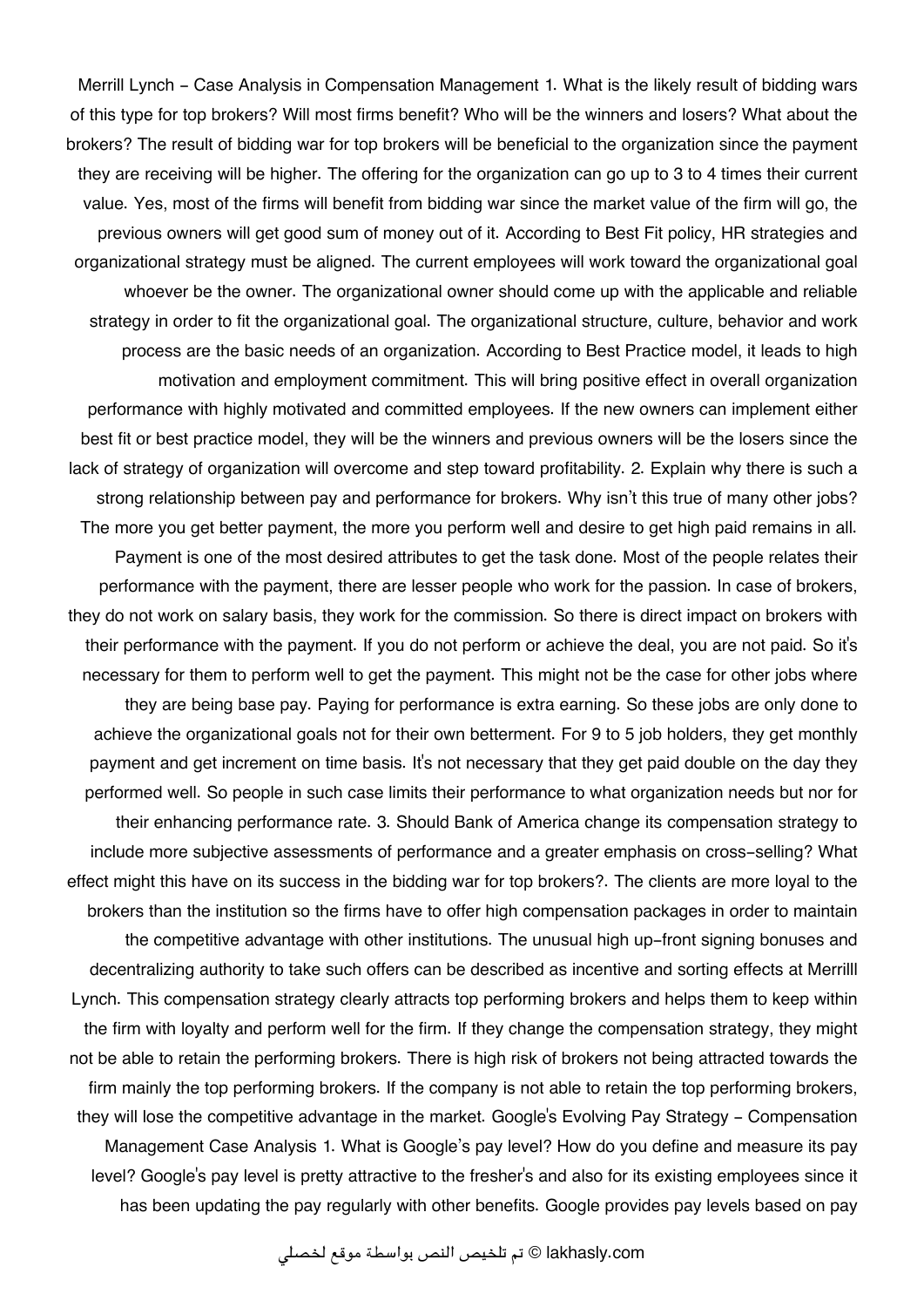performance. Google's current pay level is impressive and employee bounding. Google is paying \$20k more to the fresh graduates than the current offering by its competitors. This pay is high in comparison to the industry average and the startups who cannot match up with the Google's salary. It is mostly to attract the talented employees from the fresh market. 2. Does your answer to the above question depend on what point in time it is answered? For example, what was Google's pay level the day before it reprised employee stock options? What was Google's pay level that day after it reprised employee stock options? Yes, the answer is based on the pattern how Google has reprised its employee stock options.

Earlier, Google was paying at the average market pricing and has been more focusing on its stock option rather than the salary. It had adopted the pay module of its competitor Microsoft since its stock price has slowed down providing the stock option to the employees since the stock provided to the employees get locked within them rather being transacted in the stock market. Google adopted no stock option, no stock grants but providing 10% salary increment across the board. It was providing options having exercise price of \$522 before increasing the salary across the board. After reprising the stock option, Google pay has been \$20K more than the average competitor price for fresh graduates and 10% increment accordingly to overall employee. 3. Why did Google reprice its stock options and also give a 10 percent salary increase (in an era when 2 to 3 percent annual salary increase budgets are the norm)? Is it because its business strategy and/or product life cycle changed? Is it because it was concerned that employees' perceived value of compensation did not match what Google was spending? Salary is more important to the employees than any other component of pay (i.e. bonus and equity). To address that, Google have moved portion of bonus into base salary, so now its income employee can count on, every time they get their pay check. Google believe that competitive compensations plan are important to the future of the company. Recently it seems rise in its stock price of Google but it is still lagging behind its competitors like Microsoft and Facebook which has cost its company turnover of its important employees. Though the sweeping raise will clearly impact profit margins, this decision highlights how important staff retention has become to the company. 4. Do you think Google has made the right choices in changing its compensation strategy? How much do these changes cost? How do these costs compare to Google's total costs and operating income? Are these increased compensation costs likely to be a good investment? In other words, will they pay for themselves (and more)? Explain. Yes, definitely Google has made the right choices in changing its compensation strategy. It is currently estimated that increase in salary will be \$400 million as per Barclay's but in long term Google will earn

more than that. It is assumed that in 2011 Google will spent \$2 billion on stock-related compensation. Google has realized what values to it employee it's not bonus nor equity, its salary what values them. Google always focus on Key Performance and Key Person. Google believe that its employees are best in the world, the brightest, most capable group of the size ever assembled. Google want to make sure that its employee feel rewarded for their hard work and also Google want to continue to attract the best people from the market. Competitive compensation plans are beneficial to the company in the future. The more you make your employee feel happy, the more good outcomes come from them. Though the

current investment seems to be higher but in future it's net worthy, it is proven that how the Google stock price has risen from \$100 to \$747 in 2007 but had fallen to around \$600 in May 2012 but later on peaked